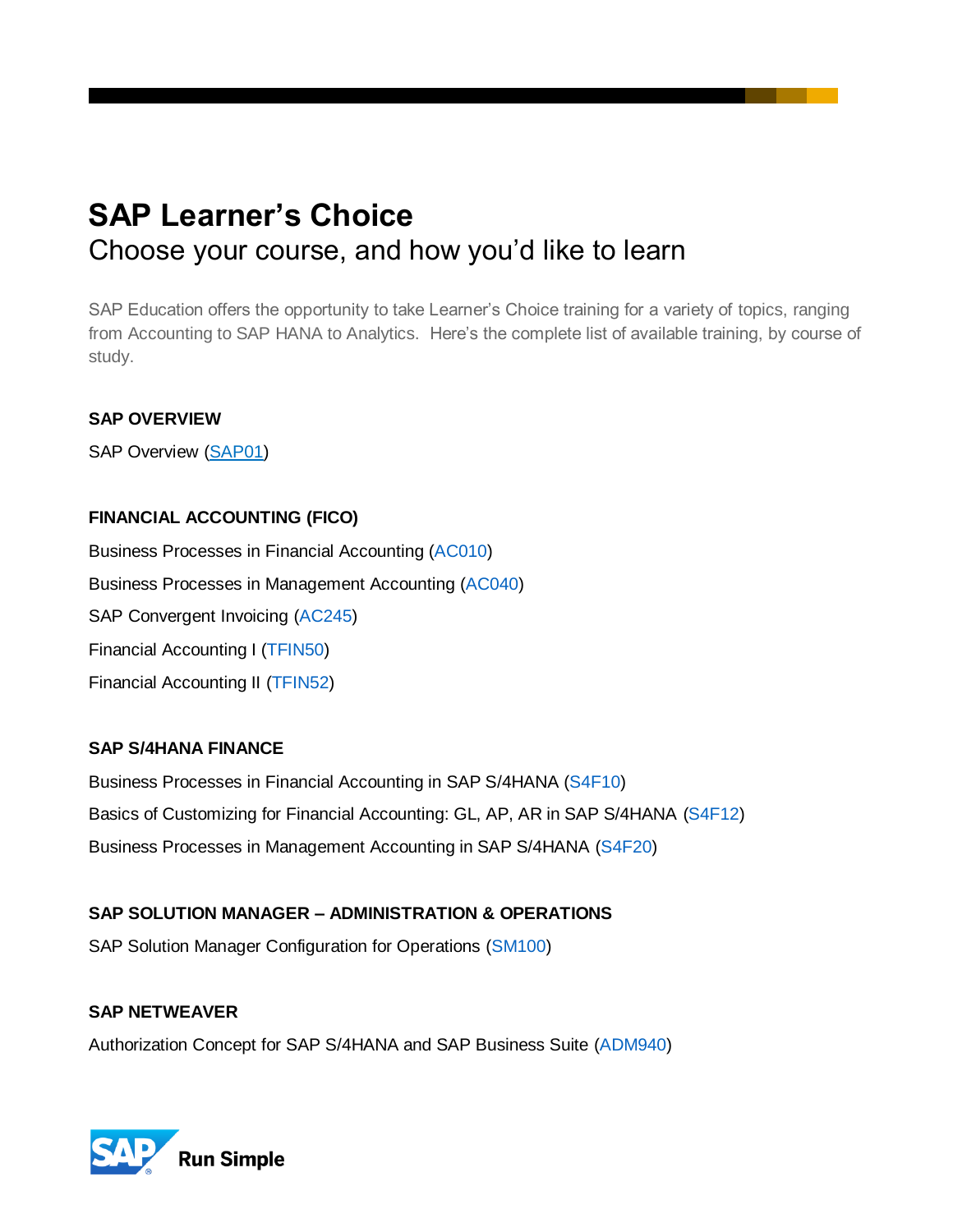Secure SAP System Management [\(ADM950\)](https://training.sap.com/shop/course/adm950-secure-sap-system-management-classroom-017-us-en/) ABAP Workbench Foundations [\(BC400\)](https://training.sap.com/shop/course/bc400-abap-workbench-foundations-classroom-016-us-en/) ABAP Objects [\(BC401\)](https://training.sap.com/shop/course/bc401-abap-objects-classroom-016-us-en/) ABAP Workbench Concepts [\(TAW12\)](https://training.sap.com/shop/course/taw12-abap-workbench-concepts-classroom-016-us-en/) Advanced ABAP Debugging and Analysis [\(BC403\)](https://training.sap.com/shop/course/bc403-advanced-abap-debugging-and-analysis-classroom-015-us-en/?) Programming ABAP Reports [\(BC405\)](https://training.sap.com/shop/course/bc405-programming-abap-reports-classroom-016-us-en/) Enhancements and Modifications [\(BC425\)](https://training.sap.com/shop/course/bc425-enhancements-and-modifications-classroom-016-us-en/) SAP Integration Technology Overview [\(BIT100\)](https://training.sap.com/shop/course/bit100-sap-integration-technology-overview-classroom-016-us-en/) SAP Workflow - Build and Use [\(BIT601\)](https://training.sap.com/shop/course/bit601-sap-workflow---build-and-use-classroom-015-us-en/) Advanced SAP Authorizations [\(WNAADA\)](https://training.sap.com/shop/course/wnaada-advanced-sap-authorizations-classroom-015-us-en/) Floorplan Manager for Web Dynpro ABAP [\(NET313\)](https://training.sap.com/shop/course/net313-floorplan-manager-for-web-dynpro-abap-classroom-010-us-en/)

# **SAP ANALYTICS**

SAP Crystal Reports - Business Reporting and Report Processing Strategies [\(BOC320\)](https://training.sap.com/shop/course/boc320-sap-crystal-reports---business-reporting-and-report-processing-strategies-classroom-015-us-en/)

SAP Crystal Reports for Enterprise: Advanced Report Design [\(BOCE20\)](https://training.sap.com/shop/course/boce20-sap-crystal-reports-for-enterprise-advanced-report-design-classroom-015-us-en/)

SAP Business Planning and Consolidation, version for SAP NW (Standard Edition): Administration & Planning Configuration [\(BPC420\)](https://training.sap.com/shop/course/bpc420-sap-business-planning-and-consolidation-version-for-sap-nw-standard-edition-administration--planning-configuration-classroom-010-us-en/)

SAP Business Planning and Consolidation: Reporting and Planning [\(BPC430\)](https://training.sap.com/shop/course/bpc430-sap-business-planning-and-consolidation-reporting-and-planning-classroom-016-us-en/)

SAP Business Planning and Consolidation: Consolidation [\(BPC440\)](https://training.sap.com/shop/course/bpc440-sap-business-planning-and-consolidation-consolidation-classroom-010-us-en/)

BW - Enterprise Data Warehousing [\(BW310\)](https://training.sap.com/shop/course/bw310-bw---enterprise-data-warehousing-classroom-010-us-en/)

SAP BW powered by SAP HANA [\(BW362\)](https://training.sap.com/shop/course/bw362-sap-bw-powered-by-sap-hana-classroom-012-us-en/)

Reporting in Financials [\(CA700\)](https://training.sap.com/shop/course/ca700-reporting-in-financials-classroom-015-us-en/)

SAP Predictive Analytics 2.2 [\(PAII10\)](https://training.sap.com/shop/course/paii10-sap-predictive-analytics-22-classroom-002-us-en/)

Introduction to SAP BusinessObjects BI Solutions [\(SAPBI\)](https://training.sap.com/shop/course/sapbi-introduction-to-sap-businessobjects-bi-solutions-classroom-016-us-en/)



**How to tell if your course is a Learner's Choice offering.** As shown below, you'll see two classes scheduled at the same time, one for the classroom and one for the virtual. The classroom session will be marked *Learner's Choice* in the location field to indicate it's an LC scheduled class; the virtual will be marked *LC Hybrid*.

| Book this product to                                   |
|--------------------------------------------------------|
| consume at SAP Training                                |
| Centres<br>Refine events (3)                           |
| United States of America X Canada X                    |
|                                                        |
| $\odot$ Unite<br>vrica                                 |
| v<br>Classroom: Atlanta (Learner<br>Choice)            |
|                                                        |
| <b>■ 31 Jul 2017 - 2 Aug 2017</b>                      |
| <b>Q</b> Class                                         |
| Guaranteed to Run                                      |
| $\bullet$ English                                      |
| SAP IBP OD 1705                                        |
| \$2,010.00 (USD)                                       |
| Add to basket                                          |
|                                                        |
|                                                        |
| ♡ Add to wishlist                                      |
|                                                        |
| <b>3 Legisland</b> States of America                   |
| $\bullet$<br><b>Virtual Live Classroom: US Virtual</b> |
| <b>LC Hybrid</b>                                       |
| 31 Jul 2017 - 2 Aug 2017                               |
| <b>O</b> U <sub>lta</sub> times >                      |
| $\bullet$ English                                      |
| SAP IBP OD 1705                                        |
| \$2,010.00 (USD)                                       |
| Add to basket                                          |
| ♡ Add to wishlist                                      |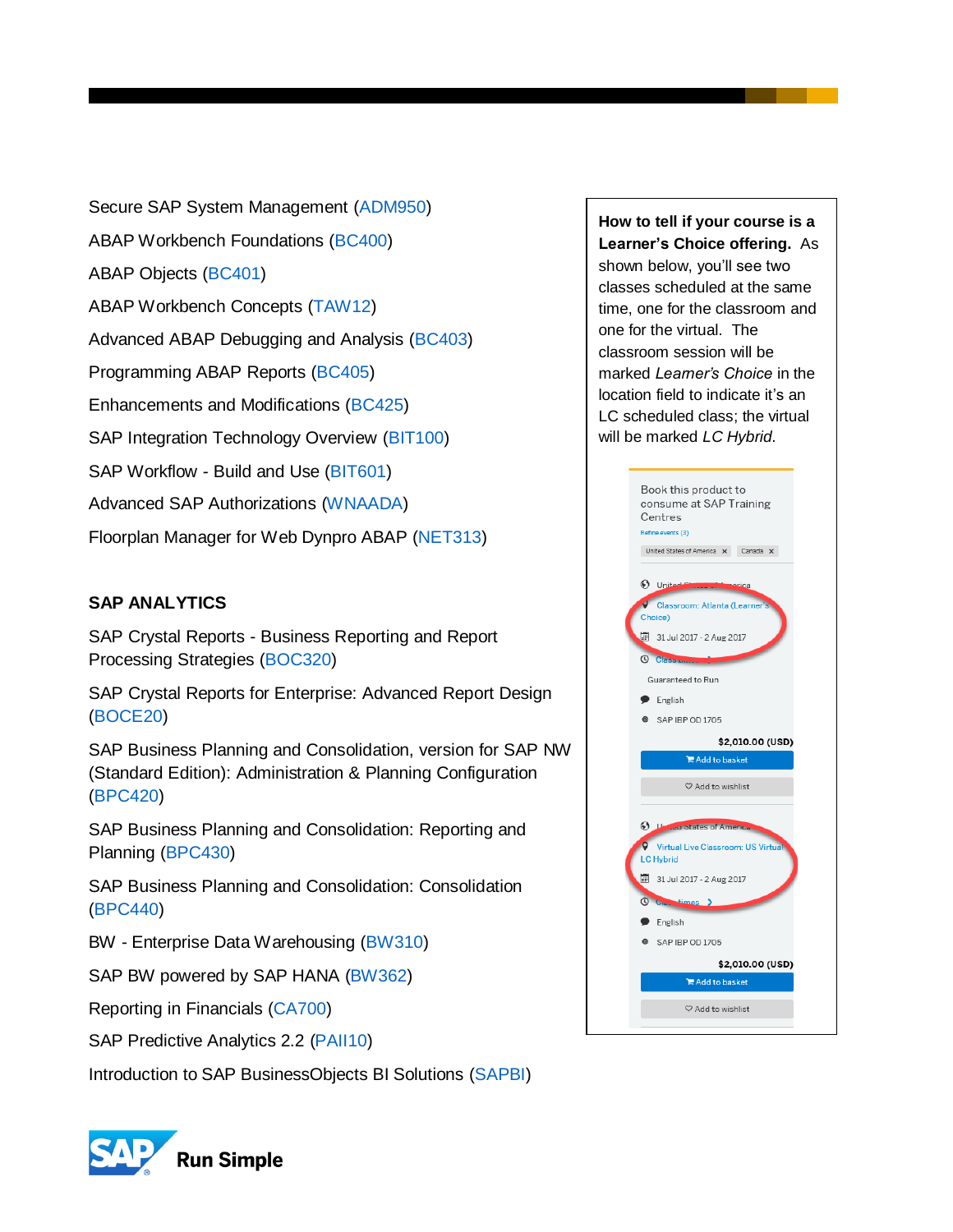#### **SAP CRM ON-PREMISE IMPLEMENTATION**

CRM Sales [\(CR300\)](https://training.sap.com/shop/course/cr300-crm-sales-classroom-097-us-en/?) SAP CRM User Interface [\(CR580\)](https://training.sap.com/shop/course/cr580-sap-crm-user-interface-classroom-015-us-en/)

#### **SAP SYBASE**

System and Database Administration: Adaptive Server Enterprise [\(EDB358\)](https://training.sap.com/shop/course/edb358-system-and-database-administration-adaptive-server-enterprise-classroom-015-us-en/)

#### **SAP GOVERNANCE, RISK AND COMPLIANCE (GRC) SOLUTIONS**

SAP Access Control Implementation and Configuration [\(GRC300\)](https://training.sap.com/shop/course/grc300-sap-access-control-implementation-and-configuration-classroom-016-us-en/) SAP Process Control 10.1 Implementation and Configuration [\(GRC330\)](https://training.sap.com/shop/course/grc330-sap-process-control-101-implementation-and-configuration-classroom-098-us-en/)

#### **SAP MOBILITY**

SAP Gateway - Building OData Services [\(GW100\)](https://training.sap.com/shop/course/gw100-sap-gateway---building-odata-services-classroom-015-us-en/) SAP Mobile Platform 3.0 Administration [\(SMP720\)](https://training.sap.com/shop/course/smp720-sap-mobile-platform-30-administration-classroom-016-us-en/)

# **SAP DATA GOVERNANCE/DATA SERVICES**

SAP Master Data Governance [\(MDG100\)](https://training.sap.com/shop/course/mdg100-sap-master-data-governance-classroom-015-us-pt/) Master Data in SAP for Retail [\(IRT310\)](https://training.sap.com/shop/course/irt310-master-data-in-sap-for-retail-classroom-015-us-en/) Managing Data Quality with SAP Information Steward [\(DS50\)](https://training.sap.com/shop/course/ds50-managing-data-quality-with-sap-information-steward-classroom-015-us-en/)

# **SAP SUPPLY CHAIN MANAGEMENT**

SAP Integrated Business Planning - Overview [\(IBP100\)](https://training.sap.com/shop/course/ibp100-sap-integrated-business-planning---overview-classroom-003-us-en/)

- SAP IBP Platform Features & Configuration [\(IBP200\)](https://training.sap.com/shop/course/ibp200-sap-ibp--platform-features--configuration-classroom-015-us-en/)
- SAP IBP Advanced Configuration [\(IBP300\)](https://training.sap.com/shop/course/ibp300-sap-ibp--advanced-configuration-classroom-015-us-en/?)
- SAP IBP Inventory Optimization [\(IBP400\)](https://training.sap.com/shop/course/ibp400-sap-ibp--inventory-optimization-classroom-003-us-en/?)
- SAP IBP Supply Chain Control Tower [\(IBP500\)](https://training.sap.com/shop/course/ibp400-sap-ibp--inventory-optimization-classroom-003-us-en/?)
- SAP IBP for Demand [\(IBP600\)](https://training.sap.com/shop/course/ibp600-sap-ibp-for-demand-classroom-003-us-en/)